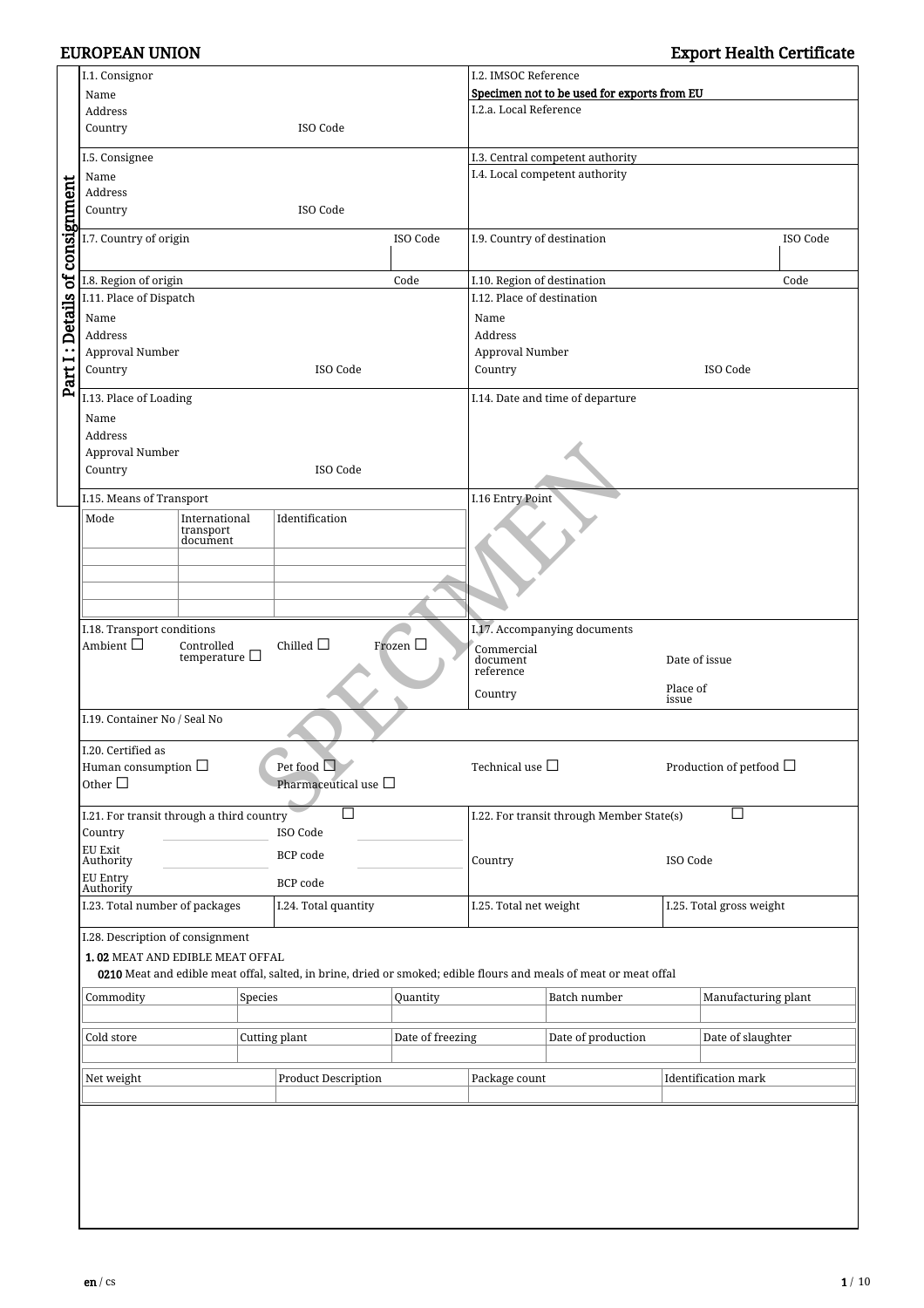|                        | II. Health information |                                      |                           |                                                                                                                                                                                                                                                                                                                                                                                                                                                                      |                                            |                                                                                                                                                                                                                                                                                                                                                                                                                                                                   |  |  |  |  |  |  |
|------------------------|------------------------|--------------------------------------|---------------------------|----------------------------------------------------------------------------------------------------------------------------------------------------------------------------------------------------------------------------------------------------------------------------------------------------------------------------------------------------------------------------------------------------------------------------------------------------------------------|--------------------------------------------|-------------------------------------------------------------------------------------------------------------------------------------------------------------------------------------------------------------------------------------------------------------------------------------------------------------------------------------------------------------------------------------------------------------------------------------------------------------------|--|--|--|--|--|--|
|                        | II.1.                  |                                      | Animal health attestation |                                                                                                                                                                                                                                                                                                                                                                                                                                                                      |                                            |                                                                                                                                                                                                                                                                                                                                                                                                                                                                   |  |  |  |  |  |  |
| Part II: Certification |                        | II.1.1.                              |                           |                                                                                                                                                                                                                                                                                                                                                                                                                                                                      |                                            | The turkey meat or turkey meat product (meat or meat product hereafter), described in this<br>certificate, complies with the relevant European Union standards and requirements which<br>have been recognised as equivalent to the New Zealand standards and requirements as<br>prescribed in the European Union/New Zealand Agreement on sanitary measures (Council<br>Decision 97/132/EC). II.1.2 The meat or meat product(1) is eligible for intra-Union trade |  |  |  |  |  |  |
|                        |                        |                                      | without restriction.      |                                                                                                                                                                                                                                                                                                                                                                                                                                                                      |                                            |                                                                                                                                                                                                                                                                                                                                                                                                                                                                   |  |  |  |  |  |  |
|                        |                        | For the purpose of this certificate: |                           |                                                                                                                                                                                                                                                                                                                                                                                                                                                                      |                                            |                                                                                                                                                                                                                                                                                                                                                                                                                                                                   |  |  |  |  |  |  |
|                        |                        |                                      | II.1.2.1                  | meat means:                                                                                                                                                                                                                                                                                                                                                                                                                                                          |                                            |                                                                                                                                                                                                                                                                                                                                                                                                                                                                   |  |  |  |  |  |  |
|                        |                        |                                      |                           |                                                                                                                                                                                                                                                                                                                                                                                                                                                                      | (a)                                        | bone-in turkey meat products such as wings or legs.                                                                                                                                                                                                                                                                                                                                                                                                               |  |  |  |  |  |  |
|                        |                        |                                      |                           |                                                                                                                                                                                                                                                                                                                                                                                                                                                                      | (b)                                        | boneless turkey meat such as breasts and boned-out<br>thighs.                                                                                                                                                                                                                                                                                                                                                                                                     |  |  |  |  |  |  |
|                        |                        |                                      |                           |                                                                                                                                                                                                                                                                                                                                                                                                                                                                      | (c)                                        | reconstituted turkey meat comprised of meat and skin.                                                                                                                                                                                                                                                                                                                                                                                                             |  |  |  |  |  |  |
|                        |                        |                                      | II.1.2.2                  |                                                                                                                                                                                                                                                                                                                                                                                                                                                                      |                                            | meat product means: Turkey meat that has undergone one of the heat<br>treatments described in this certificate.                                                                                                                                                                                                                                                                                                                                                   |  |  |  |  |  |  |
|                        |                        | II.1.3                               |                           |                                                                                                                                                                                                                                                                                                                                                                                                                                                                      |                                            | Samples were collected under the supervision of the Official Veterinarian.                                                                                                                                                                                                                                                                                                                                                                                        |  |  |  |  |  |  |
|                        |                        | II.1.4                               |                           | Where sampling and diagnostic laboratory testing of turkeys is carried out, it should be<br>done in accordance with the respective EU legislation (AI diagnostic manual Decision<br>2006/437/EC, ND Directive 92/66/EEC and Directive 2009/158/EC) or the recommendations of<br>the OIE Terrestrial Code and/or Manual, and/or as specified in the MPI document: Approved<br>Diagnostic Tests, Vaccines, Treatments and Post-Arrival Testing Laboratories for Animal |                                            |                                                                                                                                                                                                                                                                                                                                                                                                                                                                   |  |  |  |  |  |  |
|                        |                        |                                      |                           |                                                                                                                                                                                                                                                                                                                                                                                                                                                                      | Import Health Standards (MPI-STD-TVTL)(3). |                                                                                                                                                                                                                                                                                                                                                                                                                                                                   |  |  |  |  |  |  |
|                        |                        | II.1.5                               | II.1.5.1                  |                                                                                                                                                                                                                                                                                                                                                                                                                                                                      |                                            | Conditions for Avian paramyxovirus type 1 (APMV-1), Newcastle disease virus (NDV)                                                                                                                                                                                                                                                                                                                                                                                 |  |  |  |  |  |  |
|                        | (1)                    |                                      |                           | either o<br>[II.1.5.1.1]                                                                                                                                                                                                                                                                                                                                                                                                                                             | which                                      | The meat or meat product was derived from flocks:<br>kept in a country, zone or compartment(s)(1) free from Newcastle<br>disease as defined in the OIE Terrestrial Code since hatching or for<br>the 21 days before slaughter for export. Compartments must have<br>been approved by the Competent Authority and a biosecurity plan<br>endorsed by the Competent Authority must be approved by MPI; and                                                           |  |  |  |  |  |  |
|                        | (1)                    |                                      |                           |                                                                                                                                                                                                                                                                                                                                                                                                                                                                      |                                            | either $\circ$ [were not vaccinated for ND],                                                                                                                                                                                                                                                                                                                                                                                                                      |  |  |  |  |  |  |
|                        | (1)                    |                                      |                           |                                                                                                                                                                                                                                                                                                                                                                                                                                                                      |                                            | or $\circ$ [which were vaccinated for ND; using an inactivated<br>vaccine;]                                                                                                                                                                                                                                                                                                                                                                                       |  |  |  |  |  |  |
|                        | (1)                    |                                      |                           |                                                                                                                                                                                                                                                                                                                                                                                                                                                                      | ingredient);]]                             | or $\circ$ [which were vaccinated for ND with a live lentogenic vaccine<br>strain where the master seed virus has been demonstrated to have<br>an intracerebral pathogenicity index (ICPI) not exceeding 0.4<br>(enter name of vaccine, manufacturer, active                                                                                                                                                                                                      |  |  |  |  |  |  |
|                        | (1)                    |                                      |                           | or $\circ$<br>[II.1.5.1.1]                                                                                                                                                                                                                                                                                                                                                                                                                                           | at least:                                  | The meat product has been cooked in accordance with the OIE<br>Terrestrial Code recommendations for inactivation of NDV in meat<br>(as listed below) and the product has reached a core temperature of                                                                                                                                                                                                                                                            |  |  |  |  |  |  |
|                        | (1)                    |                                      |                           |                                                                                                                                                                                                                                                                                                                                                                                                                                                                      |                                            | either ○ [65°C for 39.8 seconds]                                                                                                                                                                                                                                                                                                                                                                                                                                  |  |  |  |  |  |  |
|                        | (1)                    |                                      |                           |                                                                                                                                                                                                                                                                                                                                                                                                                                                                      |                                            | or $\circ$ [70°C for 3.6 seconds]                                                                                                                                                                                                                                                                                                                                                                                                                                 |  |  |  |  |  |  |
|                        | (1)                    |                                      |                           |                                                                                                                                                                                                                                                                                                                                                                                                                                                                      |                                            | or $\circ$ [74 °C for 0.5 seconds]                                                                                                                                                                                                                                                                                                                                                                                                                                |  |  |  |  |  |  |
|                        | (1)                    |                                      |                           |                                                                                                                                                                                                                                                                                                                                                                                                                                                                      |                                            | or $\circ$ [80 °C for 0.03 seconds]].                                                                                                                                                                                                                                                                                                                                                                                                                             |  |  |  |  |  |  |
|                        |                        | II.1.6                               |                           |                                                                                                                                                                                                                                                                                                                                                                                                                                                                      |                                            | Conditions for Avian paramyxovirus type 2 (APMV-2) and APMV-3                                                                                                                                                                                                                                                                                                                                                                                                     |  |  |  |  |  |  |
|                        | (1)                    |                                      |                           | either $\circ$<br>$[II.1.6.1]$                                                                                                                                                                                                                                                                                                                                                                                                                                       |                                            | The meat or meat product does not include cuts of turkey that may<br>contain remnants of adherent viscera, such as bone-in breast and leg<br>quarter or thighs with back bone;]                                                                                                                                                                                                                                                                                   |  |  |  |  |  |  |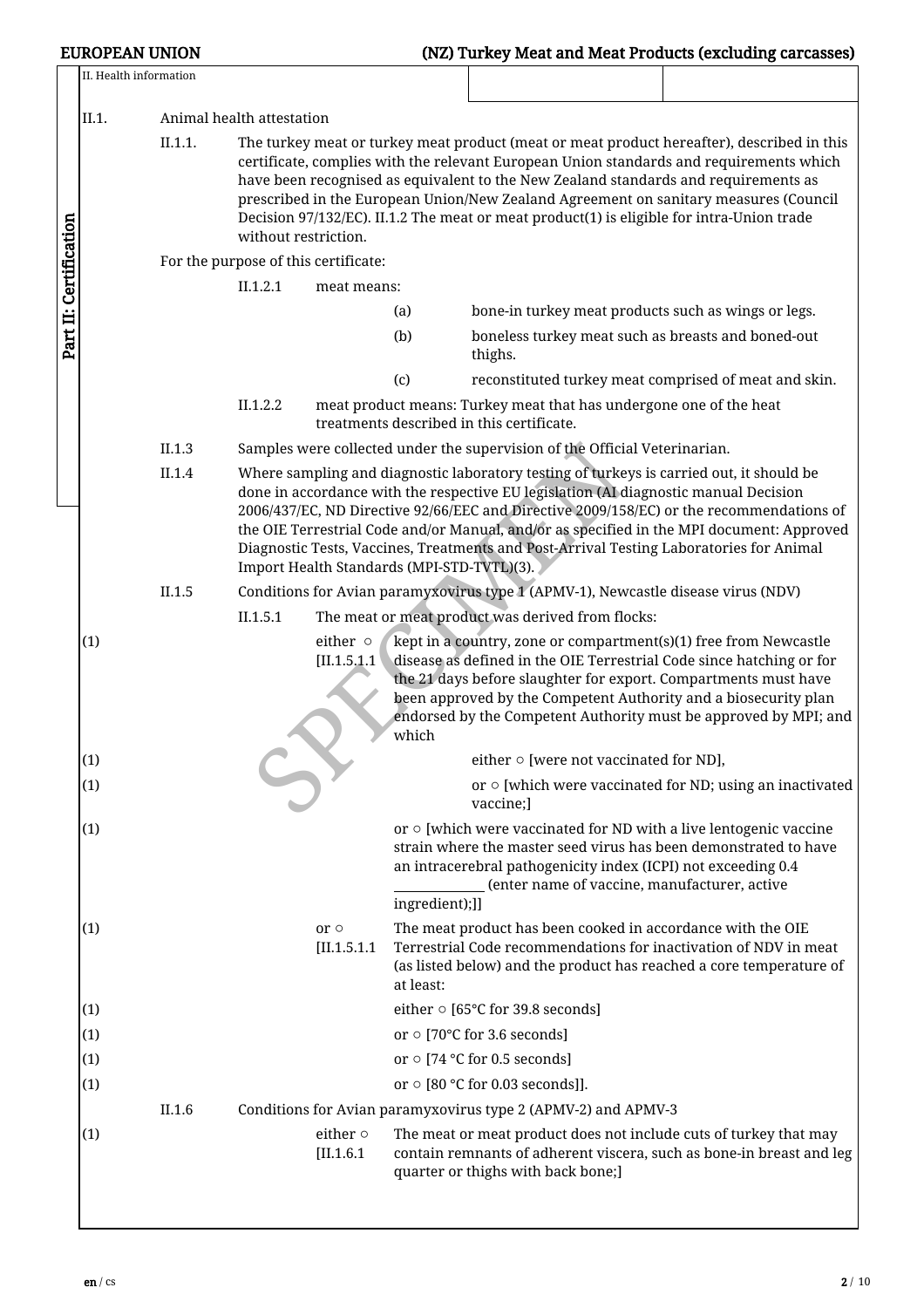|                        | <b>EUROPEAN UNION</b>  |                   |                                                                                                                                                                                                                                                                                                                                                                                                                         |                              | (NZ) Turkey Meat and Meat Products (excluding carcasses)                                                                                                                                                                                                                                                                                                                            |  |  |
|------------------------|------------------------|-------------------|-------------------------------------------------------------------------------------------------------------------------------------------------------------------------------------------------------------------------------------------------------------------------------------------------------------------------------------------------------------------------------------------------------------------------|------------------------------|-------------------------------------------------------------------------------------------------------------------------------------------------------------------------------------------------------------------------------------------------------------------------------------------------------------------------------------------------------------------------------------|--|--|
|                        | II. Health information |                   |                                                                                                                                                                                                                                                                                                                                                                                                                         |                              |                                                                                                                                                                                                                                                                                                                                                                                     |  |  |
|                        | (1)                    | (1)<br>(1)<br>(1) |                                                                                                                                                                                                                                                                                                                                                                                                                         | $or \circ$<br>$[II.1.6.1$    | Has been cooked in accordance with the OIE Terrestrial Code<br>recommendations for inactivation of NDV in meat (as listed below)<br>and the product has reached a core temperature of at least:<br>either $\circ$ [65°C for 39.8 seconds]<br>or $\circ$ [70°C for 3.6 seconds]<br>or $\circ$ [74°C for 0.5 seconds]                                                                 |  |  |
|                        |                        | (1)               |                                                                                                                                                                                                                                                                                                                                                                                                                         |                              | or $\circ$ [80°C for 0.03 seconds.]]                                                                                                                                                                                                                                                                                                                                                |  |  |
|                        |                        | II.1.7            |                                                                                                                                                                                                                                                                                                                                                                                                                         |                              | Conditions for Highly pathogenic avian influenza (HPAI)                                                                                                                                                                                                                                                                                                                             |  |  |
| Part II: Certification | (1)                    |                   |                                                                                                                                                                                                                                                                                                                                                                                                                         | either $\circ$<br>[II.1.7.1] | The meat or meat product was derived from flocks kept in a country,<br>zone or compartment(1) free from HPAI as defined in the OIE<br>Terrestrial Code since hatching or for the 21 days before slaughter<br>for export. Compartments must have been approved by the<br>Competent Authority and a biosecurity plan endorsed by the<br>Competent Authority must be approved by MPI;] |  |  |
|                        | (1)                    |                   |                                                                                                                                                                                                                                                                                                                                                                                                                         | $or \circ$<br>[II.1.7.1]     | The meat product was cooked in accordance with the OIE Terrestrial<br>Code recommendations for inactivation of avian influenza virus in<br>meat (as listed below) and the product has reached a core<br>temperature of at least::                                                                                                                                                   |  |  |
|                        |                        | (1)               |                                                                                                                                                                                                                                                                                                                                                                                                                         |                              | either ○ [60.0°C for 507 seconds]                                                                                                                                                                                                                                                                                                                                                   |  |  |
|                        |                        | (1)               |                                                                                                                                                                                                                                                                                                                                                                                                                         |                              | or o [65.0°C for 42 seconds]                                                                                                                                                                                                                                                                                                                                                        |  |  |
|                        |                        | (1)               |                                                                                                                                                                                                                                                                                                                                                                                                                         |                              | or $\circ$ [70.0°C for 3.5 seconds]                                                                                                                                                                                                                                                                                                                                                 |  |  |
|                        |                        | (1)               |                                                                                                                                                                                                                                                                                                                                                                                                                         |                              | or $\circ$ [73.9°C for 0.51 seconds.]]                                                                                                                                                                                                                                                                                                                                              |  |  |
|                        |                        | II.1.8            |                                                                                                                                                                                                                                                                                                                                                                                                                         |                              | Conditions for turkey corona virus (TCV)                                                                                                                                                                                                                                                                                                                                            |  |  |
|                        | (1)                    |                   |                                                                                                                                                                                                                                                                                                                                                                                                                         | either $\circ$<br>[II.1.8.1] | The meat or meat product does not include entire turkey carcasses<br>and are free from tissue of Bursa of Fabricius tissue;]                                                                                                                                                                                                                                                        |  |  |
|                        | (1)                    |                   |                                                                                                                                                                                                                                                                                                                                                                                                                         | or $\circ$<br>[II.1.8.1]     | The meat product has been cooked in accordance with the OIE<br>Terrestrial Code recommendations applicable for inactivation of<br>NDV in meat (as listed below) and the product has reached a core<br>temperature of at least:                                                                                                                                                      |  |  |
|                        |                        | (1)               |                                                                                                                                                                                                                                                                                                                                                                                                                         |                              | either ○ [65°C for 39.8 seconds]                                                                                                                                                                                                                                                                                                                                                    |  |  |
|                        |                        | (1)               |                                                                                                                                                                                                                                                                                                                                                                                                                         |                              | or $\circ$ [70°C for 3.6 seconds]                                                                                                                                                                                                                                                                                                                                                   |  |  |
|                        |                        | (1)               |                                                                                                                                                                                                                                                                                                                                                                                                                         |                              | or $\circ$ [74°C for 0.5 seconds]                                                                                                                                                                                                                                                                                                                                                   |  |  |
|                        |                        | (1)               |                                                                                                                                                                                                                                                                                                                                                                                                                         |                              | or $\circ$ [80°C for 0.03 seconds]].                                                                                                                                                                                                                                                                                                                                                |  |  |
|                        |                        | II.1.9            |                                                                                                                                                                                                                                                                                                                                                                                                                         |                              | Conditions for Turkey viral hepatitis                                                                                                                                                                                                                                                                                                                                               |  |  |
|                        | (1)                    |                   |                                                                                                                                                                                                                                                                                                                                                                                                                         | intestinal tissue;]          | either $\circ$ [II.1.9.1 The meat or meat product is free from liver, pancreatic and                                                                                                                                                                                                                                                                                                |  |  |
|                        | (1)                    |                   |                                                                                                                                                                                                                                                                                                                                                                                                                         | $2\%$ .]                     | or $\circ$ [II.1.9.1 The meat or meat product was derived from a flock where the birds<br>were slaughtered in a Competent Authority approved slaughterhouse with<br>documented evidence that demonstrates liver condemnation rates are less than                                                                                                                                    |  |  |
|                        |                        | II.1.10.          |                                                                                                                                                                                                                                                                                                                                                                                                                         |                              | Conditions for Salmonella arizonae                                                                                                                                                                                                                                                                                                                                                  |  |  |
|                        | (1)                    |                   | either $\circ$ [I.1.10.1 The meat or meat product was derived from parent flocks<br>which are members of a government supervised poultry health scheme which<br>conforms with the OIE Terrestrial Code and EU Directive 2009/158/EC, and as<br>such they are routinely monitored for Salmonella Pullorum, S. Gallinarum and<br>S.arizonae and they have consistantly shown negative results for the past 12<br>months;] |                              |                                                                                                                                                                                                                                                                                                                                                                                     |  |  |
|                        |                        |                   |                                                                                                                                                                                                                                                                                                                                                                                                                         |                              |                                                                                                                                                                                                                                                                                                                                                                                     |  |  |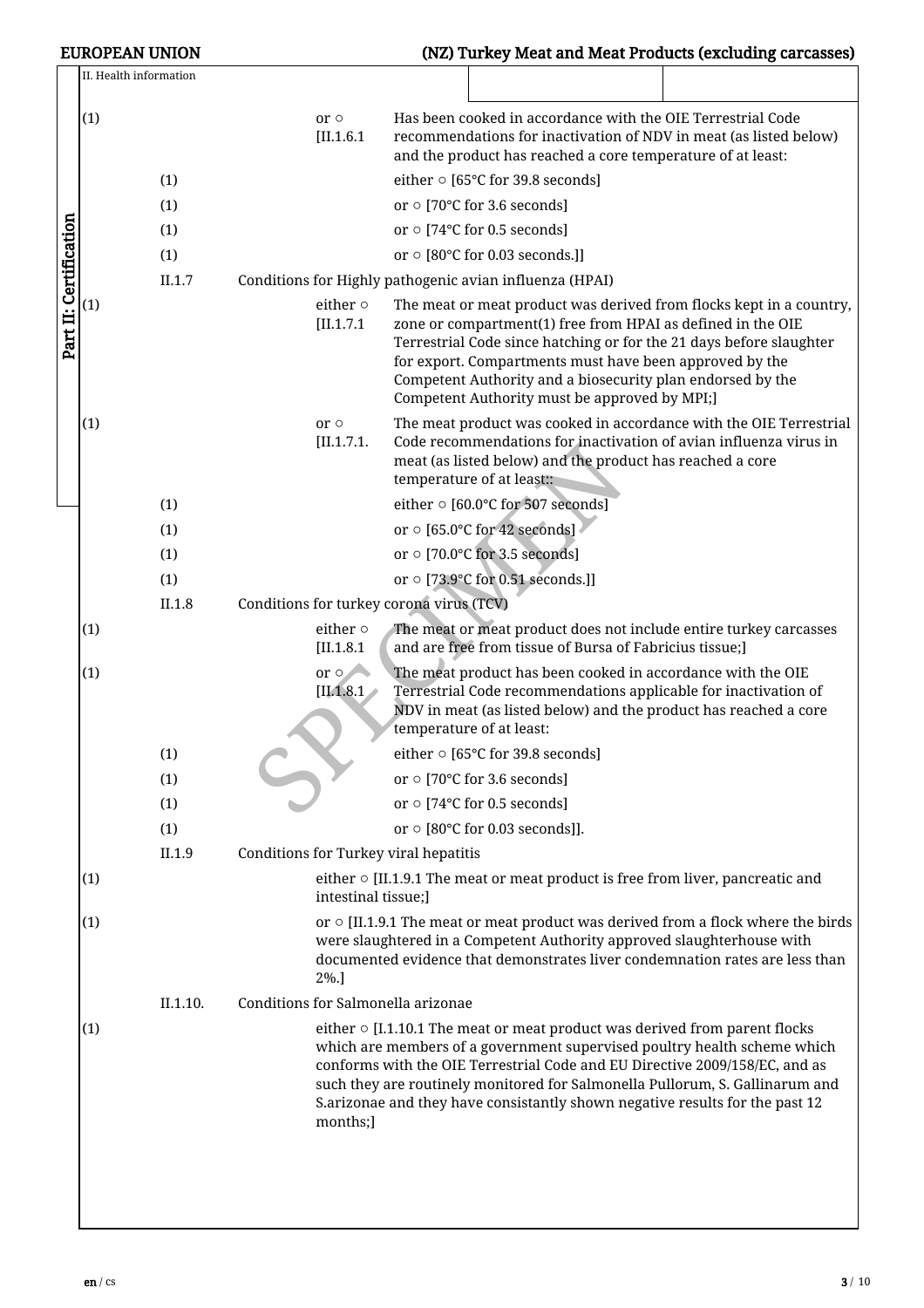| <b>EUROPEAN UNION</b>                |                                                     | (NZ) Turkey Meat and Meat Products (excluding carcasses)                                                                                                                                                                                                                                                                                                                                                                                                                                  |  |  |  |  |  |  |  |
|--------------------------------------|-----------------------------------------------------|-------------------------------------------------------------------------------------------------------------------------------------------------------------------------------------------------------------------------------------------------------------------------------------------------------------------------------------------------------------------------------------------------------------------------------------------------------------------------------------------|--|--|--|--|--|--|--|
| II. Health information               |                                                     |                                                                                                                                                                                                                                                                                                                                                                                                                                                                                           |  |  |  |  |  |  |  |
| (1)                                  |                                                     | or $\circ$ [II.1.10.1 The meat or meat product was derived from flocks demonstrated<br>to be free from S. arizonae by randomised, representative testing of turkeys<br>from each flock at slaughter using a sufficient sample size to give 95%<br>confidence of detecting infection where there is at least a 5% prevalence in the<br>flock, or as specified in the MPI-IHS(2) using the following test<br>(enter test type) described in Directive 2009/158/EC or by a testing method as |  |  |  |  |  |  |  |
| Part II: Certification<br>(1)<br>(1) |                                                     | listed in MPI-STD-TVTL(3)]<br>or $\circ$ [II.1.10.1 The meat or meat product was derived from flocks demonstrated<br>to be free from S. arizonae by testing at least 60 birds within the 7 day period<br>before slaughter with either Salmonella culture on samples of pooled faeces or<br>intestinal content, or the following test _____________(insert test) described in<br>Directive 2009/158/EC or by a testing method as listed in MPI-STD-TVTL(3);]                               |  |  |  |  |  |  |  |
|                                      |                                                     | or $\circ$ [II.1.10.1 The meat product has been cooked reaching a core temperature of<br>at least:                                                                                                                                                                                                                                                                                                                                                                                        |  |  |  |  |  |  |  |
|                                      | (1)                                                 | either ○ [60°C for 2030 seconds]                                                                                                                                                                                                                                                                                                                                                                                                                                                          |  |  |  |  |  |  |  |
|                                      | (1)                                                 | or $\circ$ [62°C for 1073 seconds]                                                                                                                                                                                                                                                                                                                                                                                                                                                        |  |  |  |  |  |  |  |
|                                      | (1)                                                 | or o [65°C for 370 seconds]                                                                                                                                                                                                                                                                                                                                                                                                                                                               |  |  |  |  |  |  |  |
|                                      | (1)                                                 | or ○ [70°C for 41 seconds]                                                                                                                                                                                                                                                                                                                                                                                                                                                                |  |  |  |  |  |  |  |
|                                      | (1)                                                 | or $\circ$ [72°C for 19 seconds]                                                                                                                                                                                                                                                                                                                                                                                                                                                          |  |  |  |  |  |  |  |
|                                      | (1)                                                 | or o [74°C for 9 seconds]                                                                                                                                                                                                                                                                                                                                                                                                                                                                 |  |  |  |  |  |  |  |
|                                      | (1)                                                 | or o [76°C for 4 seconds]                                                                                                                                                                                                                                                                                                                                                                                                                                                                 |  |  |  |  |  |  |  |
|                                      | (1)                                                 | or o [79°C for 1 second.]]                                                                                                                                                                                                                                                                                                                                                                                                                                                                |  |  |  |  |  |  |  |
| II.2.                                | Public health attestation                           |                                                                                                                                                                                                                                                                                                                                                                                                                                                                                           |  |  |  |  |  |  |  |
|                                      | II.2.1                                              | Turkeys have passed ante-mortem inspection at the establishment and/or in the slaughter<br>house and post-mortem inspection in the slaughter house which operates as well as the<br>cutting/manufacturing/processing plants under GMP and HACCP programmes according to<br>EU legislation (Regulations (EU) Nos 852/2004, 853/2004 and 853/2004) to the satisfaction of<br>the Competent Authority.                                                                                       |  |  |  |  |  |  |  |
|                                      | II.2.2                                              | The meat or meat product for export is packaged in sealed, leak proof packaging.                                                                                                                                                                                                                                                                                                                                                                                                          |  |  |  |  |  |  |  |
|                                      | II.2.3                                              | The commercially prepared and packaged meat or meat product for export has been stored<br>and subsequently transported in a hygienic manner and measures have been taken to avoid<br>re-contamination.                                                                                                                                                                                                                                                                                    |  |  |  |  |  |  |  |
|                                      | II.2.4                                              | The container in which the meat or meat product for export is to be transported has been<br>sealed under Competent Authority supervision, and the unique seal number and date of<br>sealing is recorded on the veterinary certificate.                                                                                                                                                                                                                                                    |  |  |  |  |  |  |  |
| <b>Notes</b><br>Part I               |                                                     | This health certificate is for veterinary purposes only                                                                                                                                                                                                                                                                                                                                                                                                                                   |  |  |  |  |  |  |  |
| Box I.19.:                           |                                                     | Enter the 'Total gross weight (kg)' and Total net weight (kg)'.                                                                                                                                                                                                                                                                                                                                                                                                                           |  |  |  |  |  |  |  |
| Box I.22.:                           |                                                     | Enter the purpose of import or intended use for animal products.                                                                                                                                                                                                                                                                                                                                                                                                                          |  |  |  |  |  |  |  |
| Box I.23.:                           | Complete only in case of transit through the Union. |                                                                                                                                                                                                                                                                                                                                                                                                                                                                                           |  |  |  |  |  |  |  |
| Box I.25.:                           |                                                     | Use the appropriate Harmonised System (HS) code under the following headings:                                                                                                                                                                                                                                                                                                                                                                                                             |  |  |  |  |  |  |  |
|                                      |                                                     | For meat: 0207, 0208, 0504 and for meat products: 0210, 1601, 1602.                                                                                                                                                                                                                                                                                                                                                                                                                       |  |  |  |  |  |  |  |
|                                      |                                                     | Under "Nature of commodity" indicate: chilled or frozen meat or meat product.                                                                                                                                                                                                                                                                                                                                                                                                             |  |  |  |  |  |  |  |
| Part II                              |                                                     |                                                                                                                                                                                                                                                                                                                                                                                                                                                                                           |  |  |  |  |  |  |  |
| (1)                                  | Keep as appropriate.                                |                                                                                                                                                                                                                                                                                                                                                                                                                                                                                           |  |  |  |  |  |  |  |
| (2)                                  |                                                     | New Zealand Import Health Standard: https://www.mpi.govt.nz/importing/food/poultry/requirements/                                                                                                                                                                                                                                                                                                                                                                                          |  |  |  |  |  |  |  |
| (3)                                  |                                                     | Refers to: http://mpi.govt.nz/document-vault/2040                                                                                                                                                                                                                                                                                                                                                                                                                                         |  |  |  |  |  |  |  |
| Certifying Officer                   |                                                     |                                                                                                                                                                                                                                                                                                                                                                                                                                                                                           |  |  |  |  |  |  |  |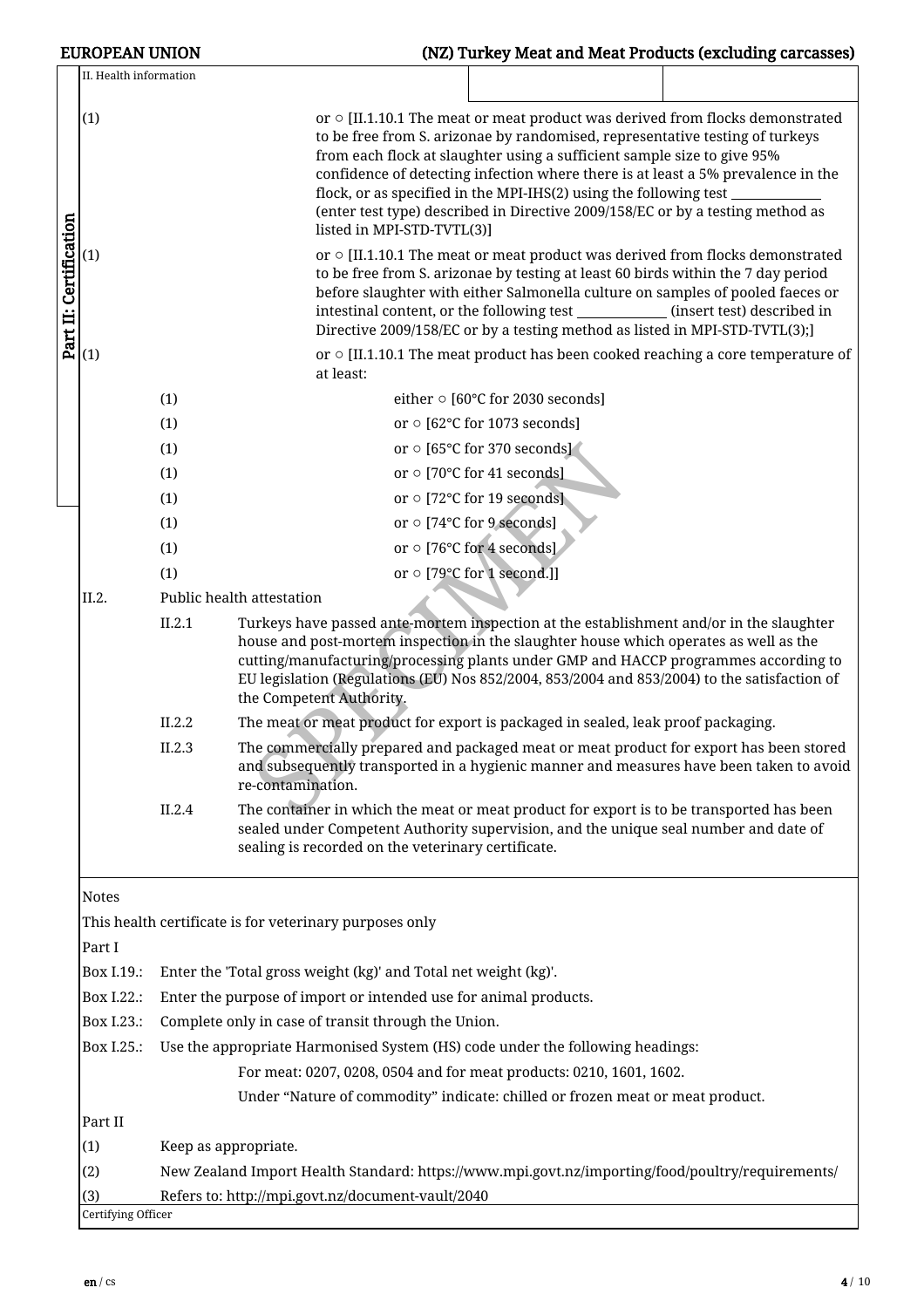# EUROPEAN UNION (NZ) Turkey Meat and Meat Products (excluding carcasses)

|                        | II. Health information                                                   |                                      |  |
|------------------------|--------------------------------------------------------------------------|--------------------------------------|--|
|                        | Name (in capital letters)<br>Date of signature<br>$\operatorname{Stamp}$ | Qualification and title<br>Signature |  |
| Part II: Certification |                                                                          |                                      |  |
|                        | $\rightarrow$                                                            |                                      |  |
|                        |                                                                          |                                      |  |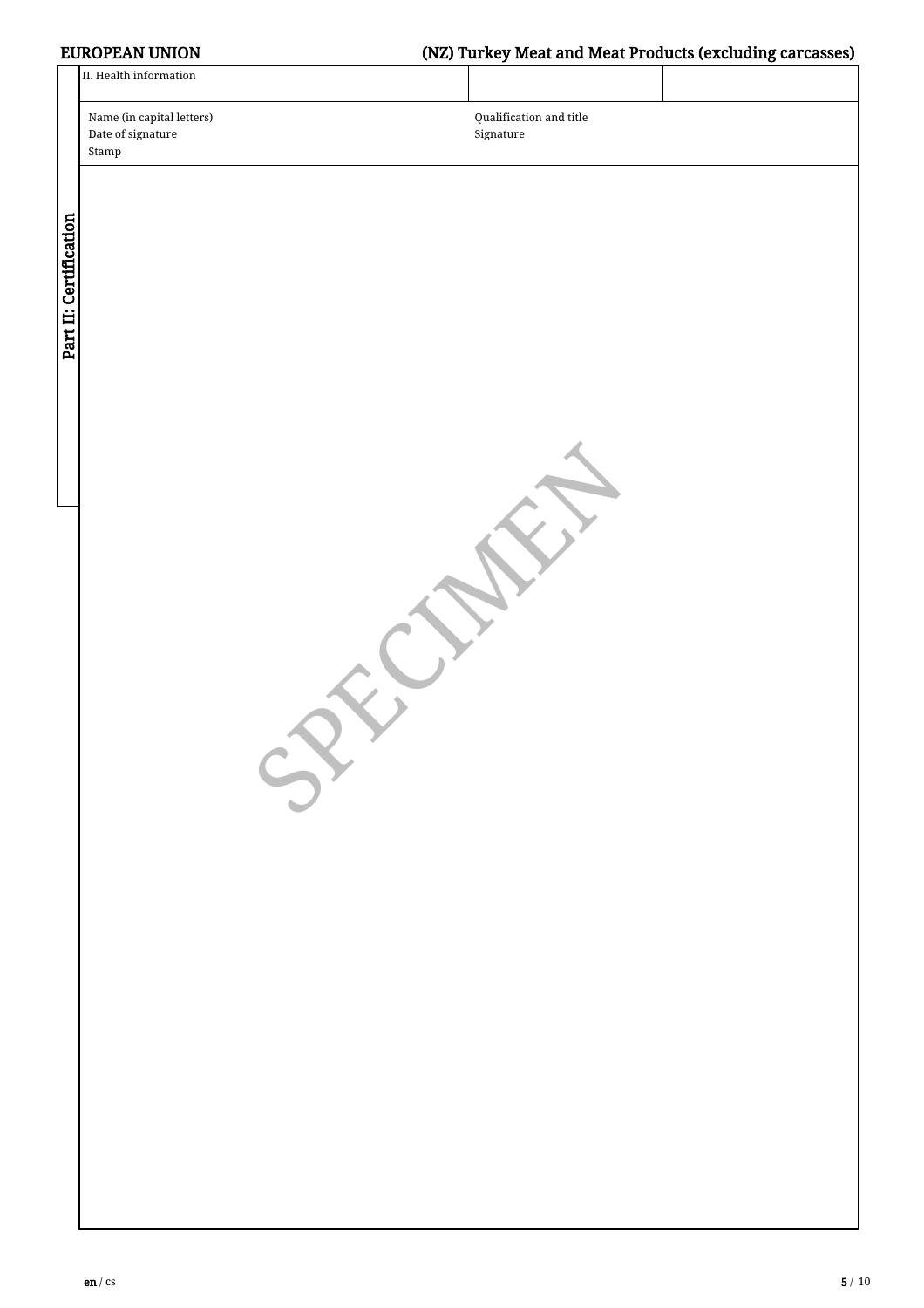|      | I.1. Odesílatel                                                    |                         |              |                                                                                                               |                | I.2. Referenční číslo IMSOC                              |                                  |                              |                  |  |
|------|--------------------------------------------------------------------|-------------------------|--------------|---------------------------------------------------------------------------------------------------------------|----------------|----------------------------------------------------------|----------------------------------|------------------------------|------------------|--|
|      | Název                                                              |                         |              |                                                                                                               |                | Specimen not to be used for exports from EU              |                                  |                              |                  |  |
|      | Adresa                                                             |                         |              |                                                                                                               |                | I.2.a. Local Reference                                   |                                  |                              |                  |  |
|      | Země                                                               |                         |              | Kód ISO                                                                                                       |                |                                                          |                                  |                              |                  |  |
|      |                                                                    |                         |              |                                                                                                               |                |                                                          |                                  |                              |                  |  |
|      | I.5. Příjemce                                                      |                         |              |                                                                                                               |                | I.3. Ústřední příslušný orgán                            |                                  |                              |                  |  |
|      | Název                                                              |                         |              |                                                                                                               |                |                                                          | I.4. Local competent authority   |                              |                  |  |
|      | Adresa                                                             |                         |              |                                                                                                               |                |                                                          |                                  |                              |                  |  |
|      | Země                                                               |                         |              | Kód ISO                                                                                                       |                |                                                          |                                  |                              |                  |  |
|      |                                                                    |                         |              |                                                                                                               |                |                                                          |                                  |                              |                  |  |
|      | I.7. Země původu                                                   |                         |              |                                                                                                               | Kód ISO        | I.9. Country of destination                              |                                  |                              | Kód ISO          |  |
| −    |                                                                    |                         |              |                                                                                                               |                |                                                          |                                  |                              |                  |  |
| Část | I.8. Region of origin                                              |                         |              |                                                                                                               | Kód            | I.10. Region určení                                      |                                  |                              | Kód              |  |
|      |                                                                    | I.11. Place of Dispatch |              |                                                                                                               |                | I.12. Místo určení                                       |                                  |                              |                  |  |
|      | Název<br>Adresa<br>Číslo schválení                                 |                         |              |                                                                                                               |                | Název                                                    |                                  |                              |                  |  |
|      |                                                                    |                         |              |                                                                                                               |                | Adresa                                                   |                                  |                              |                  |  |
|      |                                                                    |                         |              |                                                                                                               |                | Číslo schválení                                          |                                  |                              |                  |  |
|      | Země                                                               |                         |              | Kód ISO                                                                                                       |                | Země                                                     |                                  |                              | Kód ISO          |  |
|      |                                                                    |                         |              |                                                                                                               |                |                                                          |                                  |                              |                  |  |
|      | I.13. Místo nakládky                                               |                         |              |                                                                                                               |                |                                                          | I.14. Date and time of departure |                              |                  |  |
|      | Název                                                              |                         |              |                                                                                                               |                |                                                          |                                  |                              |                  |  |
|      | Adresa                                                             |                         |              |                                                                                                               |                |                                                          |                                  |                              |                  |  |
|      | Číslo schválení                                                    |                         |              |                                                                                                               |                |                                                          |                                  |                              |                  |  |
|      | Země                                                               |                         |              | Kód ISO                                                                                                       |                |                                                          |                                  |                              |                  |  |
|      |                                                                    |                         |              |                                                                                                               |                |                                                          |                                  |                              |                  |  |
|      | I.15. Dopravní prostředky                                          |                         |              |                                                                                                               |                | I.16 Entry Point                                         |                                  |                              |                  |  |
|      | Typ                                                                | Doklad                  |              | Identifikace                                                                                                  |                |                                                          |                                  |                              |                  |  |
|      |                                                                    |                         |              |                                                                                                               |                |                                                          |                                  |                              |                  |  |
|      |                                                                    |                         |              |                                                                                                               |                |                                                          |                                  |                              |                  |  |
|      |                                                                    |                         |              |                                                                                                               |                |                                                          |                                  |                              |                  |  |
|      |                                                                    |                         |              |                                                                                                               |                |                                                          |                                  |                              |                  |  |
|      |                                                                    |                         |              |                                                                                                               |                |                                                          |                                  |                              |                  |  |
|      | I.18. Transport conditions<br>Zmrazené                             |                         |              |                                                                                                               |                |                                                          | I.17. Průvodní doklady           |                              |                  |  |
|      | Okolní $\square$<br>Chlazený □<br>Controlled<br>temperature $\Box$ |                         |              |                                                                                                               |                | Referenční<br>číslo                                      |                                  | Datum                        |                  |  |
|      |                                                                    |                         |              |                                                                                                               |                | obchodního                                               |                                  | vydání                       |                  |  |
|      |                                                                    |                         |              |                                                                                                               |                | do k ladu                                                |                                  |                              |                  |  |
|      |                                                                    |                         |              |                                                                                                               |                | Místo<br>Země<br>vydání                                  |                                  |                              |                  |  |
|      | I.19. Č. kontejneru / č. plomby                                    |                         |              |                                                                                                               |                |                                                          |                                  |                              |                  |  |
|      |                                                                    |                         |              |                                                                                                               |                |                                                          |                                  |                              |                  |  |
|      | I.20. Certified as                                                 |                         |              |                                                                                                               |                | Technické použití $\Box$<br>Production of petfood $\Box$ |                                  |                              |                  |  |
|      | Lidská spotřeba $\Box$                                             |                         |              | Krmivo pro domácí zvířata $\Box$                                                                              |                |                                                          |                                  |                              |                  |  |
|      | Jiné $\square$                                                     |                         |              | Použití pro farmaceutické účely □                                                                             |                | $\Box$<br>I.22. For transit through Member State(s)      |                                  |                              |                  |  |
|      |                                                                    |                         |              |                                                                                                               |                |                                                          |                                  |                              |                  |  |
|      | I.21. For transit through a third country                          |                         |              | $\Box$                                                                                                        |                |                                                          |                                  |                              |                  |  |
|      | Země                                                               |                         |              | Kód ISO                                                                                                       |                |                                                          |                                  |                              |                  |  |
|      | EU Exit<br>Authority                                               |                         |              | <b>BCP</b> code                                                                                               |                |                                                          |                                  | Kód ISO                      |                  |  |
|      |                                                                    |                         |              |                                                                                                               |                | Země                                                     |                                  |                              |                  |  |
|      | EU Entry<br>Authority                                              |                         |              | <b>BCP</b> code                                                                                               |                |                                                          |                                  |                              |                  |  |
|      | I.23. Celkový počet balení                                         |                         |              | I.24. Celkové množství                                                                                        |                |                                                          | I.25. Celková čistá hmotnost     | I.25. Celková hrubá hmotnost |                  |  |
|      |                                                                    |                         |              |                                                                                                               |                |                                                          |                                  |                              |                  |  |
|      | I.28. Description of consignment                                   |                         |              |                                                                                                               |                |                                                          |                                  |                              |                  |  |
|      | 1.02 MASO A JEDLÉ DROBY                                            |                         |              |                                                                                                               |                |                                                          |                                  |                              |                  |  |
|      |                                                                    |                         |              | 0210 Maso a jedlé droby, solené, ve slaném nálevu, sušené nebo uzené; jedlé moučky a prášky z masa nebo drobů |                |                                                          |                                  |                              |                  |  |
|      | Komodita                                                           |                         | Druh         |                                                                                                               | Množství       |                                                          | Číslo šarže                      |                              | Výrobní zařízení |  |
|      |                                                                    |                         |              |                                                                                                               |                |                                                          |                                  |                              |                  |  |
|      |                                                                    |                         |              |                                                                                                               |                |                                                          |                                  |                              |                  |  |
|      | Chladírenské zařízení                                              |                         | Bourárna     |                                                                                                               | Datum zmrazení |                                                          | Datum výroby                     |                              | Datum porážky    |  |
|      |                                                                    |                         |              |                                                                                                               |                |                                                          |                                  |                              |                  |  |
|      | Čistá hmotnost<br><b>Product Description</b>                       |                         | Počet balení |                                                                                                               |                | Identifikační značka                                     |                                  |                              |                  |  |
|      |                                                                    |                         |              |                                                                                                               |                |                                                          |                                  |                              |                  |  |
|      |                                                                    |                         |              |                                                                                                               |                |                                                          |                                  |                              |                  |  |
|      |                                                                    |                         |              |                                                                                                               |                |                                                          |                                  |                              |                  |  |
|      |                                                                    |                         |              |                                                                                                               |                |                                                          |                                  |                              |                  |  |
|      |                                                                    |                         |              |                                                                                                               |                |                                                          |                                  |                              |                  |  |
|      |                                                                    |                         |              |                                                                                                               |                |                                                          |                                  |                              |                  |  |
|      |                                                                    |                         |              |                                                                                                               |                |                                                          |                                  |                              |                  |  |
|      |                                                                    |                         |              |                                                                                                               |                |                                                          |                                  |                              |                  |  |
|      |                                                                    |                         |              |                                                                                                               |                |                                                          |                                  |                              |                  |  |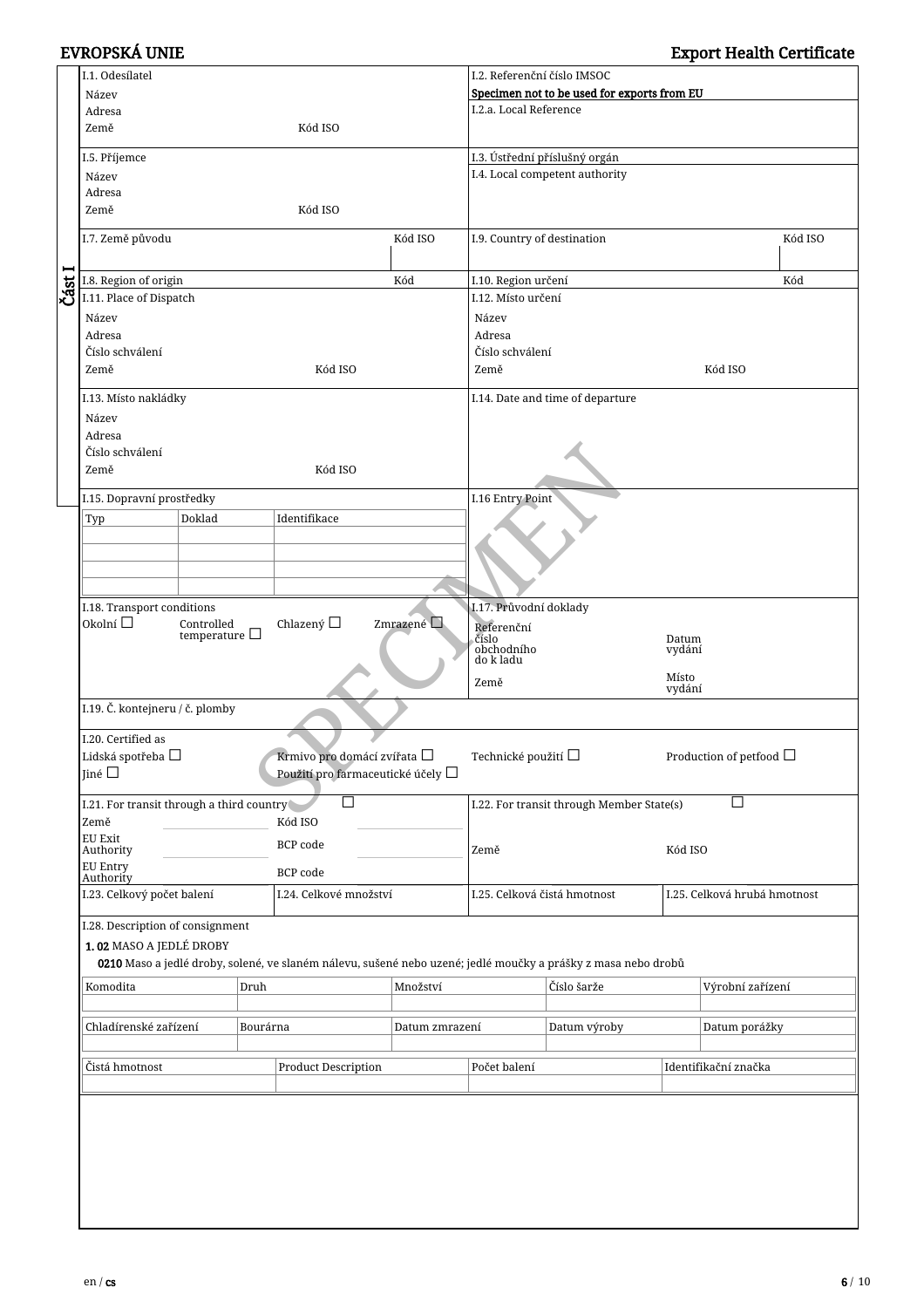|                        |       | II. Informace týkající se zdraví |                                                                                                                                                                                                                                                                                                                                                                                                                                                                                                                                                                                              |                              |              |                                                                                                                                                                                                                                                                                                                                                                                                                                              |  |  |
|------------------------|-------|----------------------------------|----------------------------------------------------------------------------------------------------------------------------------------------------------------------------------------------------------------------------------------------------------------------------------------------------------------------------------------------------------------------------------------------------------------------------------------------------------------------------------------------------------------------------------------------------------------------------------------------|------------------------------|--------------|----------------------------------------------------------------------------------------------------------------------------------------------------------------------------------------------------------------------------------------------------------------------------------------------------------------------------------------------------------------------------------------------------------------------------------------------|--|--|
|                        | II.1. |                                  | Potvrzení o zdraví zvířat                                                                                                                                                                                                                                                                                                                                                                                                                                                                                                                                                                    |                              |              |                                                                                                                                                                                                                                                                                                                                                                                                                                              |  |  |
|                        |       | II.1.1.                          |                                                                                                                                                                                                                                                                                                                                                                                                                                                                                                                                                                                              |                              |              | Krůtí maso nebo výrobek z krůtího masa (dále jen "maso nebo masný výrobek") popsané v<br>tomto osvědčení splňují příslušné normy a požadavky Evropské unie, které byly uznány za<br>rovnocenné novozélandským normám a požadavkům stanoveným v Dohodě mezi<br>Evropskou unií a Novým Zélandem o hygienických opatřeních (rozhodnutí Rady 97/132/ES).<br>II.1.2 Maso nebo masný výrobek(1) jsou způsobilé pro obchod uvnitř Unie bez omezení. |  |  |
|                        |       |                                  | Pro účely tohoto osvědčení:                                                                                                                                                                                                                                                                                                                                                                                                                                                                                                                                                                  |                              |              |                                                                                                                                                                                                                                                                                                                                                                                                                                              |  |  |
|                        |       |                                  | II.1.2.1                                                                                                                                                                                                                                                                                                                                                                                                                                                                                                                                                                                     | masem se rozumí:             |              |                                                                                                                                                                                                                                                                                                                                                                                                                                              |  |  |
| Part II: Certification |       |                                  |                                                                                                                                                                                                                                                                                                                                                                                                                                                                                                                                                                                              |                              | a)           | výrobky z nevykostěného krůtího masa, jako jsou křídla<br>nebo stehna.                                                                                                                                                                                                                                                                                                                                                                       |  |  |
|                        |       |                                  |                                                                                                                                                                                                                                                                                                                                                                                                                                                                                                                                                                                              |                              | b)           | vykostěné krůtí maso, jako jsou prsa a vykostěná horní<br>stehna.                                                                                                                                                                                                                                                                                                                                                                            |  |  |
|                        |       |                                  |                                                                                                                                                                                                                                                                                                                                                                                                                                                                                                                                                                                              |                              | $\mathbf{c}$ | rekonstituované krůtí maso sestávající z masa a kůže.                                                                                                                                                                                                                                                                                                                                                                                        |  |  |
|                        |       |                                  | II.1.2.2                                                                                                                                                                                                                                                                                                                                                                                                                                                                                                                                                                                     |                              |              | masným výrobkem se rozumí: Krůtí maso, které bylo podrobeno jednomu z<br>tepelných ošetření popsaných v tomto osvědčení.                                                                                                                                                                                                                                                                                                                     |  |  |
|                        |       | II.1.3                           |                                                                                                                                                                                                                                                                                                                                                                                                                                                                                                                                                                                              |                              |              | Vzorky byly odebrány pod dohledem úředního veterinárního lékaře.                                                                                                                                                                                                                                                                                                                                                                             |  |  |
|                        |       | II.1.4                           | Jestliže se provádí odběr vzorků a diagnostické laboratorní vyšetření krůt, mělo by probíhat<br>v souladu s příslušnými právními předpisy EU (diagnostická příručka pro influenzu ptáků –<br>rozhodnutí 2006/437/ES, newcastleská choroba – směrnice 92/66/EHS a směrnice<br>2009/158/ES) nebo doporučeními Kodexu zdraví suchozemských živočichů OIE a/nebo<br>Příručky OIE, a/nebo jak je uvedeno v dokumentu Ministerstva prvovýroby: "Approved<br>Diagnostic Tests, Vaccines, Treatments and Post-Arrival Testing Laboratories for Animal<br>Import Health Standards" (MPI-STD-TVTL)(3). |                              |              |                                                                                                                                                                                                                                                                                                                                                                                                                                              |  |  |
|                        |       | II.1.5                           |                                                                                                                                                                                                                                                                                                                                                                                                                                                                                                                                                                                              |                              |              | Podmínky pro ptačí paramyxovirus typu 1 (APMV-1), virus newcastleské choroby (NDV)                                                                                                                                                                                                                                                                                                                                                           |  |  |
|                        |       |                                  | II.1.5.1                                                                                                                                                                                                                                                                                                                                                                                                                                                                                                                                                                                     |                              |              | Maso nebo masný výrobek byly získány z hejn:                                                                                                                                                                                                                                                                                                                                                                                                 |  |  |
|                        | (1)   |                                  |                                                                                                                                                                                                                                                                                                                                                                                                                                                                                                                                                                                              | buď o<br>[II.1.5.1.1]        |              | která byla držena v zemi, oblasti nebo jednotce (jednotkách)(1)<br>prostých newcastleské choroby podle definice v Kodexu zdraví<br>suchozemských živočichů OIE od vylíhnutí nebo během 21 dnů před<br>porážkou k vývozu. Jednotky musí být schváleny příslušným<br>orgánem a plán biologické bezpečnosti přijatý příslušným orgánem<br>musí být schválen Ministerstvem prvovýroby; a která                                                   |  |  |
|                        | (1)   |                                  |                                                                                                                                                                                                                                                                                                                                                                                                                                                                                                                                                                                              |                              |              | buď o [nebyla očkována proti newcastleské chorobě],                                                                                                                                                                                                                                                                                                                                                                                          |  |  |
|                        | (1)   |                                  |                                                                                                                                                                                                                                                                                                                                                                                                                                                                                                                                                                                              |                              |              | nebo o [která byla očkována proti newcastleské chorobě<br>s použitím inaktivované očkovací látky;]                                                                                                                                                                                                                                                                                                                                           |  |  |
|                        | (1)   |                                  |                                                                                                                                                                                                                                                                                                                                                                                                                                                                                                                                                                                              |                              |              | nebo o [která byla očkována proti newcastleské chorobě živým<br>lentogenním vakcinačním kmenem, přičemž bylo prokázáno, že<br>matečné inokulum viru má index intracerebrální patogenity (ICPI)<br>nepřevyšující 0,4 ___________ (vložte název očkovací látky,<br>výrobce, účinné látky);]]                                                                                                                                                   |  |  |
|                        | (1)   |                                  |                                                                                                                                                                                                                                                                                                                                                                                                                                                                                                                                                                                              | nebo $\circ$<br>[II.1.5.1.1] | v jádře:     | Masný výrobek byl uvařen v souladu s doporučeními Kodexu zdraví<br>suchozemských živočichů OIE pro inaktivaci NDV v masu (jak je<br>uvedeno níže) a u výrobku bylo dosaženo přinejmenším této teploty                                                                                                                                                                                                                                        |  |  |
|                        | (1)   |                                  |                                                                                                                                                                                                                                                                                                                                                                                                                                                                                                                                                                                              |                              |              | buď o [65 °C po dobu 39,8 sekundy]                                                                                                                                                                                                                                                                                                                                                                                                           |  |  |
|                        | (1)   |                                  |                                                                                                                                                                                                                                                                                                                                                                                                                                                                                                                                                                                              |                              |              | nebo o [70 °C po dobu 3,6 sekundy]                                                                                                                                                                                                                                                                                                                                                                                                           |  |  |
|                        | (1)   |                                  |                                                                                                                                                                                                                                                                                                                                                                                                                                                                                                                                                                                              |                              |              | nebo o [74 °C po dobu 0,5 sekundy]                                                                                                                                                                                                                                                                                                                                                                                                           |  |  |
|                        | (1)   |                                  |                                                                                                                                                                                                                                                                                                                                                                                                                                                                                                                                                                                              |                              |              | nebo ○ [80 °C po dobu 0,03 sekundy]].                                                                                                                                                                                                                                                                                                                                                                                                        |  |  |
|                        |       | II.1.6                           |                                                                                                                                                                                                                                                                                                                                                                                                                                                                                                                                                                                              |                              |              | Podmínky pro ptačí paramyxovirus typu 2 (APMV-2) a APMV-3                                                                                                                                                                                                                                                                                                                                                                                    |  |  |
|                        | (1)   |                                  |                                                                                                                                                                                                                                                                                                                                                                                                                                                                                                                                                                                              | buď o<br>$[II.1.6.1]$        |              | Maso nebo masný výrobek neobsahují části krůt, které mohou<br>obsahovat zbytky přilehlých vnitřností, jako jsou nevykostěná prsa a<br>čtvrtky stehen nebo horní stehna s páteří;]                                                                                                                                                                                                                                                            |  |  |
|                        |       |                                  |                                                                                                                                                                                                                                                                                                                                                                                                                                                                                                                                                                                              |                              |              |                                                                                                                                                                                                                                                                                                                                                                                                                                              |  |  |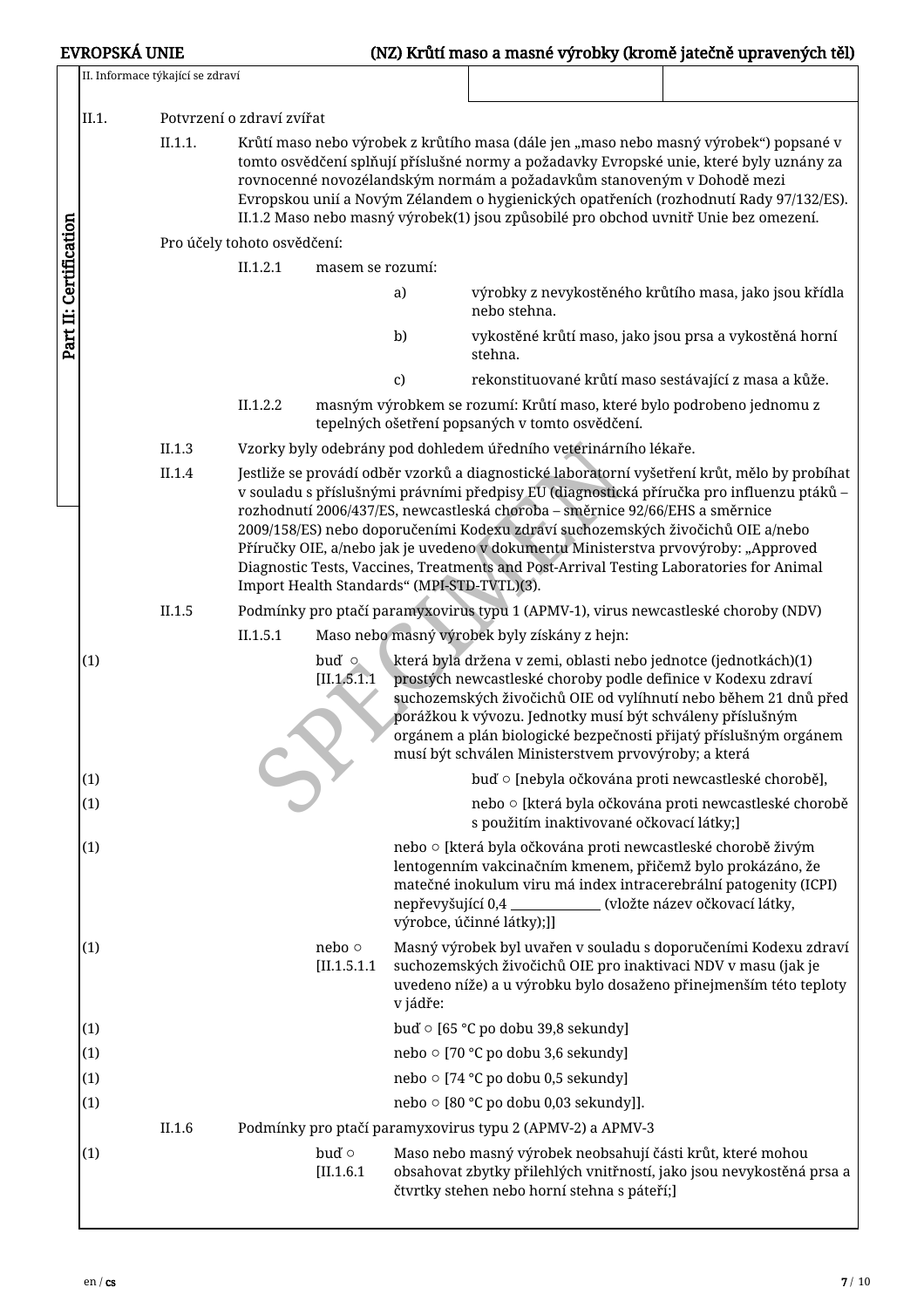| <b>EVROPSKÁ UNIE</b>   |     |                                  |                                                                                                                                                                                                                                                                                                                                                                                                                                        |                             | (NZ) Krůtí maso a masné výrobky (kromě jatečně upravených těl)                                                                                                                                                                                                                                                                  |  |
|------------------------|-----|----------------------------------|----------------------------------------------------------------------------------------------------------------------------------------------------------------------------------------------------------------------------------------------------------------------------------------------------------------------------------------------------------------------------------------------------------------------------------------|-----------------------------|---------------------------------------------------------------------------------------------------------------------------------------------------------------------------------------------------------------------------------------------------------------------------------------------------------------------------------|--|
|                        |     | II. Informace týkající se zdraví |                                                                                                                                                                                                                                                                                                                                                                                                                                        |                             |                                                                                                                                                                                                                                                                                                                                 |  |
|                        | (1) |                                  |                                                                                                                                                                                                                                                                                                                                                                                                                                        | nebo $\circ$<br>$[II.1.6.1$ | Byly uvařeny v souladu s doporučeními Kodexu zdraví<br>suchozemských živočichů OIE pro inaktivaci NDV v masu (jak je<br>uvedeno níže) a u výrobku bylo dosaženo přinejmenším této teploty<br>v jádře:                                                                                                                           |  |
|                        |     | (1)                              |                                                                                                                                                                                                                                                                                                                                                                                                                                        |                             | buď o [65 °C po dobu 39,8 sekundy]                                                                                                                                                                                                                                                                                              |  |
|                        |     | (1)                              |                                                                                                                                                                                                                                                                                                                                                                                                                                        |                             | nebo o [70 °C po dobu 3,6 sekundy]                                                                                                                                                                                                                                                                                              |  |
|                        |     | (1)                              |                                                                                                                                                                                                                                                                                                                                                                                                                                        |                             | nebo o [74 °C po dobu 0,5 sekundy]                                                                                                                                                                                                                                                                                              |  |
|                        |     | (1)                              |                                                                                                                                                                                                                                                                                                                                                                                                                                        |                             | nebo ○ [80 °C po dobu 0,03 sekundy.]]                                                                                                                                                                                                                                                                                           |  |
|                        |     | II.1.7                           |                                                                                                                                                                                                                                                                                                                                                                                                                                        |                             | Podmínky pro vysoce patogenní influenzu ptáků (HPAI)                                                                                                                                                                                                                                                                            |  |
|                        | (1) |                                  |                                                                                                                                                                                                                                                                                                                                                                                                                                        | buď o                       | Maso nebo masný výrobek byly získány z hejn, která byla držena v                                                                                                                                                                                                                                                                |  |
| Part II: Certification |     |                                  |                                                                                                                                                                                                                                                                                                                                                                                                                                        | [II.1.7.1]                  | zemi, oblasti nebo jednotce(1) prostých HPAI podle definice v<br>Kodexu zdraví suchozemských živočichů OIE od vylíhnutí nebo<br>během 21 dnů před porážkou k vývozu. Jednotky musí být schváleny<br>příslušným orgánem a plán biologické bezpečnosti přijatý<br>příslušným orgánem musí být schválen Ministerstvem prvovýroby;] |  |
|                        | (1) |                                  |                                                                                                                                                                                                                                                                                                                                                                                                                                        | nebo $\circ$<br>[II.1.7.1]  | Masný výrobek byl uvařen v souladu s doporučeními Kodexu zdraví<br>suchozemských živočichů OIE pro inaktivaci viru influenzy ptáků v<br>masu (jak je uvedeno níže) a u výrobku bylo dosaženo přinejmenším<br>této teploty v jádře:                                                                                              |  |
|                        |     | (1)                              |                                                                                                                                                                                                                                                                                                                                                                                                                                        |                             | buď o [60,0 °C po dobu 507 sekund]                                                                                                                                                                                                                                                                                              |  |
|                        |     | (1)                              |                                                                                                                                                                                                                                                                                                                                                                                                                                        |                             | nebo o [65,0 ℃ po dobu 42 sekund]                                                                                                                                                                                                                                                                                               |  |
|                        |     | (1)                              |                                                                                                                                                                                                                                                                                                                                                                                                                                        |                             | nebo o [70,0 °C po dobu 3,5 sekundy]                                                                                                                                                                                                                                                                                            |  |
|                        |     | (1)                              |                                                                                                                                                                                                                                                                                                                                                                                                                                        |                             | nebo o [73,9 °C po dobu 0,51 sekundy.]]                                                                                                                                                                                                                                                                                         |  |
|                        |     | II.1.8                           |                                                                                                                                                                                                                                                                                                                                                                                                                                        |                             | Podmínky pro koronavirovou enteritidu krůt (TCV)                                                                                                                                                                                                                                                                                |  |
|                        | (1) |                                  |                                                                                                                                                                                                                                                                                                                                                                                                                                        | buď o<br>[II.1.8.1]         | Maso nebo masný výrobek neobsahují celá jatečně upravená těla<br>krůt a neobsahují tkáň Fabriciovy burzy;]                                                                                                                                                                                                                      |  |
|                        | (1) |                                  |                                                                                                                                                                                                                                                                                                                                                                                                                                        | nebo $\circ$<br>[II.1.8.1]  | Masný výrobek byl uvařen v souladu s doporučeními Kodexu zdraví<br>suchozemských živočichů OIE použitelnými pro inaktivaci NDV v<br>masu (jak je uvedeno níže) a u výrobku bylo dosaženo přinejmenším<br>této teploty v jádře:                                                                                                  |  |
|                        |     | (1)                              |                                                                                                                                                                                                                                                                                                                                                                                                                                        |                             | buď o [65 °C po dobu 39,8 sekundy]                                                                                                                                                                                                                                                                                              |  |
|                        |     | (1)                              |                                                                                                                                                                                                                                                                                                                                                                                                                                        |                             | nebo o [70 °C po dobu 3,6 sekundy]                                                                                                                                                                                                                                                                                              |  |
|                        |     | (1)                              |                                                                                                                                                                                                                                                                                                                                                                                                                                        |                             | nebo o [74 °C po dobu 0,5 sekundy]                                                                                                                                                                                                                                                                                              |  |
|                        |     | (1)                              |                                                                                                                                                                                                                                                                                                                                                                                                                                        |                             | nebo o [80 °C po dobu 0,03 sekundy]].                                                                                                                                                                                                                                                                                           |  |
|                        |     | II.1.9                           |                                                                                                                                                                                                                                                                                                                                                                                                                                        |                             | Podmínky pro virovou hepatitidu krůt                                                                                                                                                                                                                                                                                            |  |
|                        | (1) |                                  |                                                                                                                                                                                                                                                                                                                                                                                                                                        |                             | buď ⊙ [II.1.9.1 Maso nebo masný výrobek neobsahují tkáň jater, slinivky a střev;]                                                                                                                                                                                                                                               |  |
|                        | (1) |                                  |                                                                                                                                                                                                                                                                                                                                                                                                                                        |                             | nebo o [II.1.9.1 Maso nebo masný výrobek byly získány z hejn, kde byli ptáci<br>poraženi na jatkách schválených příslušným orgánem s dokumentovanými<br>důkazy, které prokazují, že míra nevyhovujících jater je nižší než 2 %.]                                                                                                |  |
|                        |     | II.1.10.                         |                                                                                                                                                                                                                                                                                                                                                                                                                                        |                             | Podmínky pro Salmonella arizonae                                                                                                                                                                                                                                                                                                |  |
|                        | (1) |                                  | buď o [I.1.10.1 Maso nebo masný výrobek byly získány z rodičovských hejn,<br>která patří do programu zdraví drůbeže dozorovaného vládou, který je v<br>souladu s Kodexem zdraví suchozemských živočichů OIE a unijní směrnicí<br>2009/158/ES, a jako taková jsou pravidelně monitorována ohledně výskytu<br>Salmonella Pullorum, S. Gallinarum a S. arizonae a soustavně vykazovala<br>negativní výsledky během posledních 12 měsíců;] |                             |                                                                                                                                                                                                                                                                                                                                 |  |
|                        |     |                                  |                                                                                                                                                                                                                                                                                                                                                                                                                                        |                             |                                                                                                                                                                                                                                                                                                                                 |  |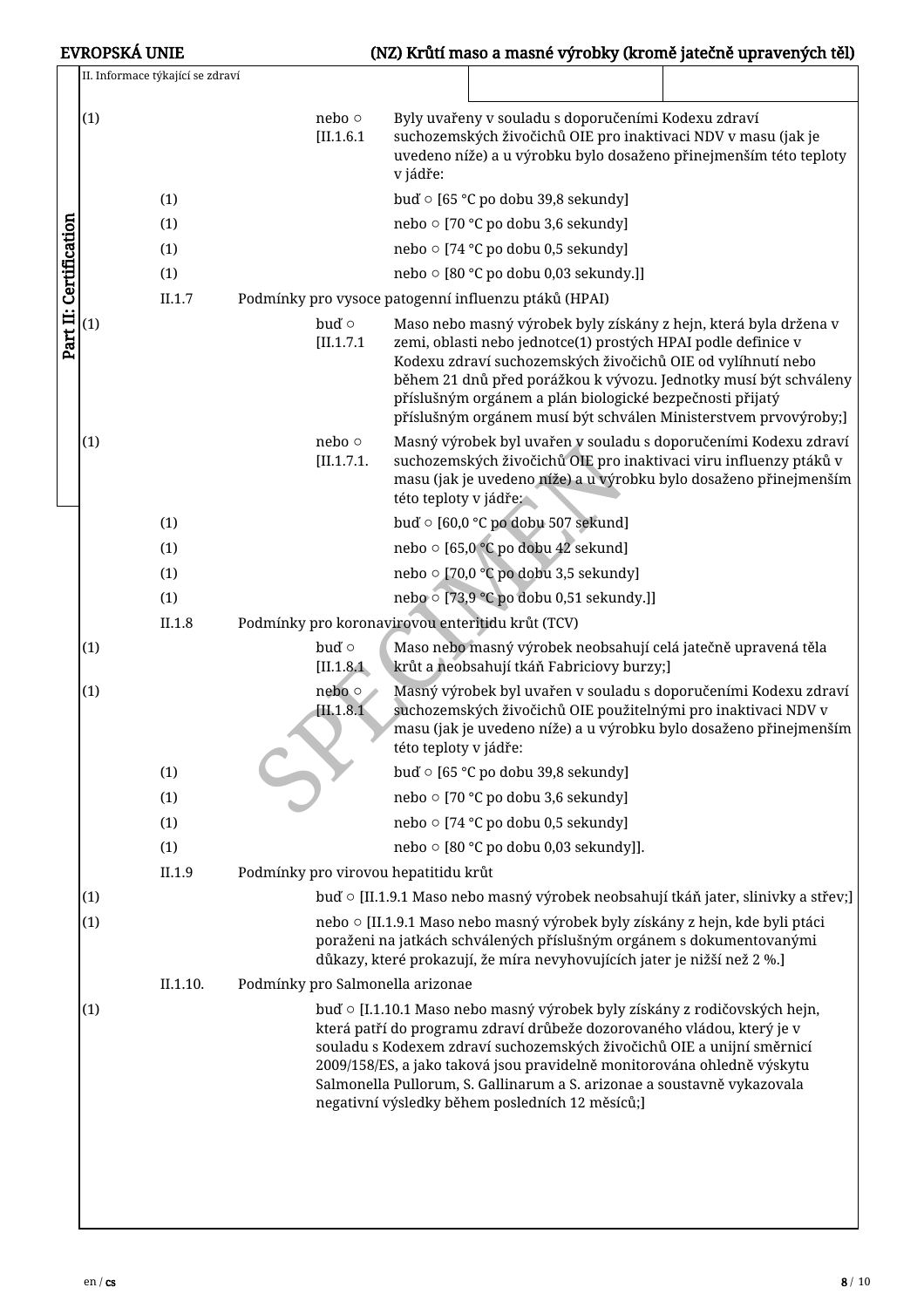|                        | <b>EVROPSKÁ UNIE</b>             | (NZ) Krůtí maso a masné výrobky (kromě jatečně upravených těl)                                                                                                                                                                                                                                                                                                                                                                          |  |
|------------------------|----------------------------------|-----------------------------------------------------------------------------------------------------------------------------------------------------------------------------------------------------------------------------------------------------------------------------------------------------------------------------------------------------------------------------------------------------------------------------------------|--|
|                        | II. Informace týkající se zdraví |                                                                                                                                                                                                                                                                                                                                                                                                                                         |  |
|                        | (1)                              | nebo o [II.1.10.1 Maso nebo masný výrobek byly získány z hejn, u nichž se                                                                                                                                                                                                                                                                                                                                                               |  |
|                        |                                  | prokázalo, že jsou prostá S. arizonae, a sice pomocí náhodných<br>reprezentativních vyšetření krůt z každého hejna při porážce s použitím<br>velikosti vzorků dostatečné k tomu, aby poskytovala 95% spolehlivost zjištění<br>infekce, pokud existuje alespoň 5% prevalence v hejnu, nebo jak je<br>specifikováno v dokumentu MPI-IHS(2) s použitím tohoto vyšetření<br>(vložte typ vyšetření) popsaného ve směrnici 2009/158/ES nebo   |  |
|                        |                                  | metody vyšetření uvedené na seznamu v dokumentu MPI-STD-TVTL(3)]                                                                                                                                                                                                                                                                                                                                                                        |  |
| Part II: Certification | (1)                              | nebo o [II.1.10.1 Maso nebo masný výrobek byly získány z hejn, u nichž se<br>prokázalo, že jsou prostá S. arizonae, a sice pomocí vyšetření alespoň 60 ptáků<br>během 7 dnů před porážkou buď s použitím kultury Salmonella na vzorcích<br>nahromaděného trusu či obsahu střev, nebo tohoto vyšetření<br>(vložte vyšetření) popsaného ve směrnici 2009/158/ES nebo metody vyšetření<br>uvedené na seznamu v dokumentu MPI-STD-TVTL(3);] |  |
|                        | (1)                              | nebo o [II.1.10.1 Masný výrobek byl uvařen tak, aby bylo dosaženo<br>přinejmenším této teploty v jádře:                                                                                                                                                                                                                                                                                                                                 |  |
|                        | (1)                              | buď o [60 °C po dobu 2 030 sekund]                                                                                                                                                                                                                                                                                                                                                                                                      |  |
|                        | (1)                              | nebo o [62 °C po dobu 1 073 sekund]                                                                                                                                                                                                                                                                                                                                                                                                     |  |
|                        | (1)                              | nebo o [65 °C po dobu 370 sekund]                                                                                                                                                                                                                                                                                                                                                                                                       |  |
|                        | (1)                              | nebo o [70 °C po dobu 41 sekund]                                                                                                                                                                                                                                                                                                                                                                                                        |  |
|                        | (1)                              | nebo o [72 °C po dobu 19 sekund]                                                                                                                                                                                                                                                                                                                                                                                                        |  |
|                        | (1)                              | nebo o [74 °C po dobu 9 sekund]                                                                                                                                                                                                                                                                                                                                                                                                         |  |
|                        | (1)                              | nebo o [76 °C po dobu 4 sekund]                                                                                                                                                                                                                                                                                                                                                                                                         |  |
|                        | (1)                              | nebo o [79 °C po dobu 1 sekundy.]]                                                                                                                                                                                                                                                                                                                                                                                                      |  |
|                        | II.2.                            | Potvrzení o zdravotní nezávadnosti                                                                                                                                                                                                                                                                                                                                                                                                      |  |
|                        | II.2.1                           | Krůty prošly prohlídkou před porážkou v zařízení a/nebo na jatkách a prohlídkou po<br>porážce na jatkách, která fungují i jako bourárny/porcovny / výrobní závody /<br>zpracovatelské závody v rámci programů SVP a HACCP podle právních předpisů EU<br>(nařízení (EU) č. 852/2004, 853/2004 a 853/2004) ke spokojenosti příslušného orgánu.                                                                                            |  |
|                        | II.2.2                           | Maso nebo masný výrobek jsou zabaleny v uzavřeném neprodyšném obalu.                                                                                                                                                                                                                                                                                                                                                                    |  |
|                        | II.2.3                           | Obchodně připravené a zabalené maso nebo masný výrobek k vývozu byly skladovány a<br>následně přepravovány hygienickým způsobem a byla přijata opatření k zabránění<br>opětovné kontaminaci.                                                                                                                                                                                                                                            |  |
|                        | II.2.4                           | Kontejner, v němž mají být maso nebo masný výrobek k vývozu přepravovány, byl<br>zapečetěn pod dohledem příslušného orgánu a jedinečné číslo plomby a datum zapečetění<br>jsou zaznamenány ve veterinárním osvědčení.                                                                                                                                                                                                                   |  |
|                        |                                  |                                                                                                                                                                                                                                                                                                                                                                                                                                         |  |